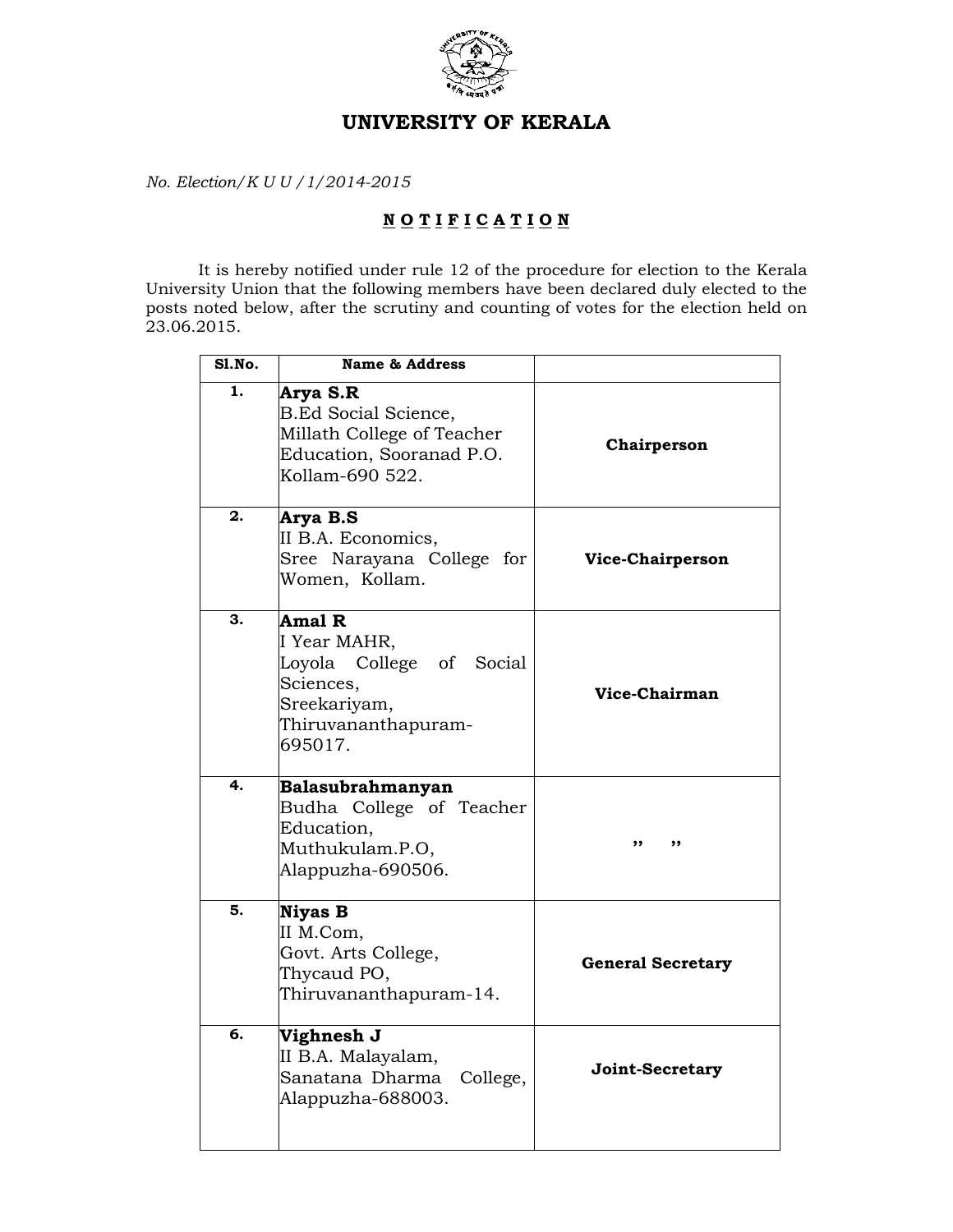| Amal U                     |       |
|----------------------------|-------|
| University Union councilor |       |
| St. Michaels College,      | ,, ,, |
| Cherthala.                 |       |
|                            |       |

## EXECUTIVE COMMITTEE

| 1. | Ashik K.S.                                     |
|----|------------------------------------------------|
|    | II Year B.Sc Statistics,                       |
|    | Govt.College, Kariavattom, Thiruvananthapuram. |
| 2. | Harsha M.Nair                                  |
|    | III Sem,(3year) LLB,                           |
|    | Govt. Law College, Thiruvananthapuram.         |
| 3. |                                                |
|    | Vipin Varghese<br>II B.Sc. Zoology,            |
|    | St. Gregorious College, Kottarakkara.          |
|    |                                                |
| 4  | <b>Powrnamy Sagar</b>                          |
|    | II B.A. English,                               |
|    | Govt.College for Women, Vazhuthacaud, TVPM.    |
| 5  | Akhil Murali                                   |
|    | I B.Sc. Physics, MMNSS College, Kottiyam.      |
|    |                                                |
| 6  | Sreeju S.B.                                    |
|    | II B.A. Philisophy, SN College, Kollam.        |
| 7  | Amarnath R.K                                   |
|    | III B.Com, Govt. Arts College                  |
|    | Thycaud PO, Thiruvananthapuram-14              |
| 8  | Babu Bethoven                                  |
|    | VIII Sem, Integrated B.A. LL.B (5year)         |
|    | Kerala Law Academy Law College,                |
|    | Peroorkada P.O. TVPM-5.                        |
|    |                                                |
| 9  | Amal A.S                                       |
|    | S4 ME, Govt. Engineering College,              |
|    | Barton Hill, Tvpm-35.                          |
| 10 | <b>Muhammed Ubaid</b>                          |
|    | B.Ed, Social Science,                          |
|    | Fathima memorial Training College, Mylapore.   |
| 11 | Nisamudeen.C.A                                 |
|    | S8, Mech. Engg.                                |
|    | College of Engineeering, Thiruvananthapuram.   |
| 12 | Christie John Jacob                            |
|    | B. Tech, SCT College of Engineering,           |
|    | Pappanamcode, Tvpm 695 018.                    |